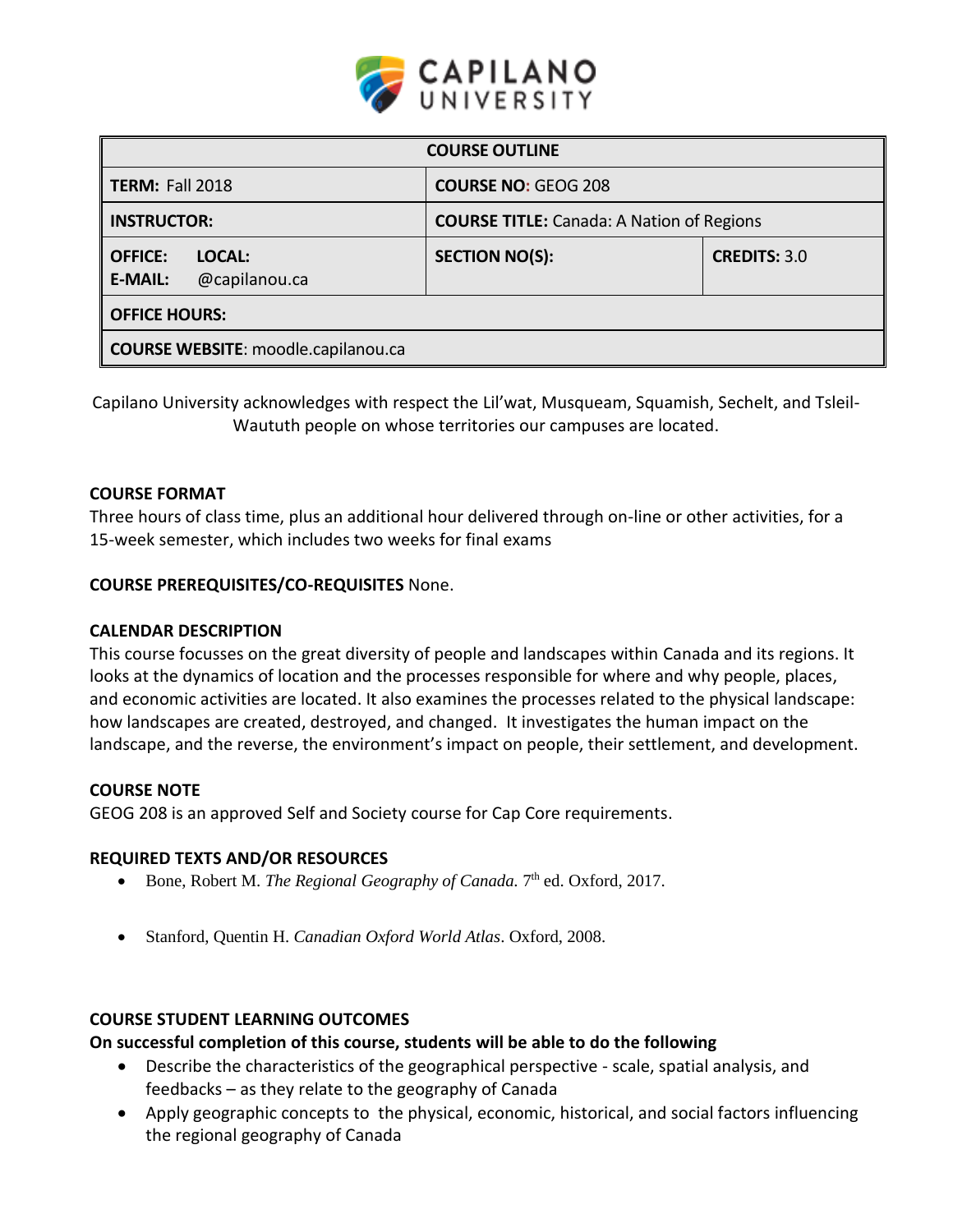- Apply geographic concepts to specific examples from the regions of Canada in writing and verbally
- Describe how large scale geopolitical factors influence the geography of Canada
- Synthesize how various elements from regional analysis into an argument about the challenges Canada faces moving forward

# **Students who complete Self and Society course will be able to do the following:**

- Identify potential root causes of local/global problems and how they affect local/global cultures, economies, politics, and policies
- Analyze the impact of colonialism and racism on Indigenous peoples
- Synthesize a range of differing community perspectives on ethics and justice and explain how these perspectives can inform structural change
- Generate strategies for reconciling Indigenous and Canadian relations
- Explain how contexts (e.g. cultural, historical, colonial, economic, technological) shape identity formation and social structures

# **COURSE CONTENT**

.

| <b>Topic</b><br><b>Date</b>                     |                                                                                                                                                                     | <b>Reading</b>  |  |
|-------------------------------------------------|---------------------------------------------------------------------------------------------------------------------------------------------------------------------|-----------------|--|
| Week 1                                          | An introduction to Geography, the<br>course, and the Geographical<br>perspective                                                                                    | None            |  |
| Week 2                                          | Canada and its diversity, and<br>key models to understand the<br>nation                                                                                             | Ch <sub>1</sub> |  |
| Week 3                                          | The physical environment.<br>Physiographic, climatic,<br>vegetation, soil regions and the<br>processes important to each<br>and links with the human<br>environment | Ch <sub>2</sub> |  |
| Week 4                                          | Historic conflicts and conquests<br>that shaped the nation and its<br>development                                                                                   | Ch <sub>3</sub> |  |
| Week 5<br>Population and Canada's<br>human face |                                                                                                                                                                     | Ch <sub>4</sub> |  |
| Week 6                                          | Ontario                                                                                                                                                             | Ch <sub>5</sub> |  |
| Week 7                                          | Quebec                                                                                                                                                              | Ch <sub>6</sub> |  |
| Week 8                                          | <b>BC</b>                                                                                                                                                           | Ch <sub>7</sub> |  |
| Week 9                                          | Western Canada                                                                                                                                                      | Ch 8            |  |
| Week 10                                         | <b>Atlantic Canada</b>                                                                                                                                              | Ch <sub>9</sub> |  |
| Week 11                                         | <b>Territorial North</b>                                                                                                                                            | Ch 10           |  |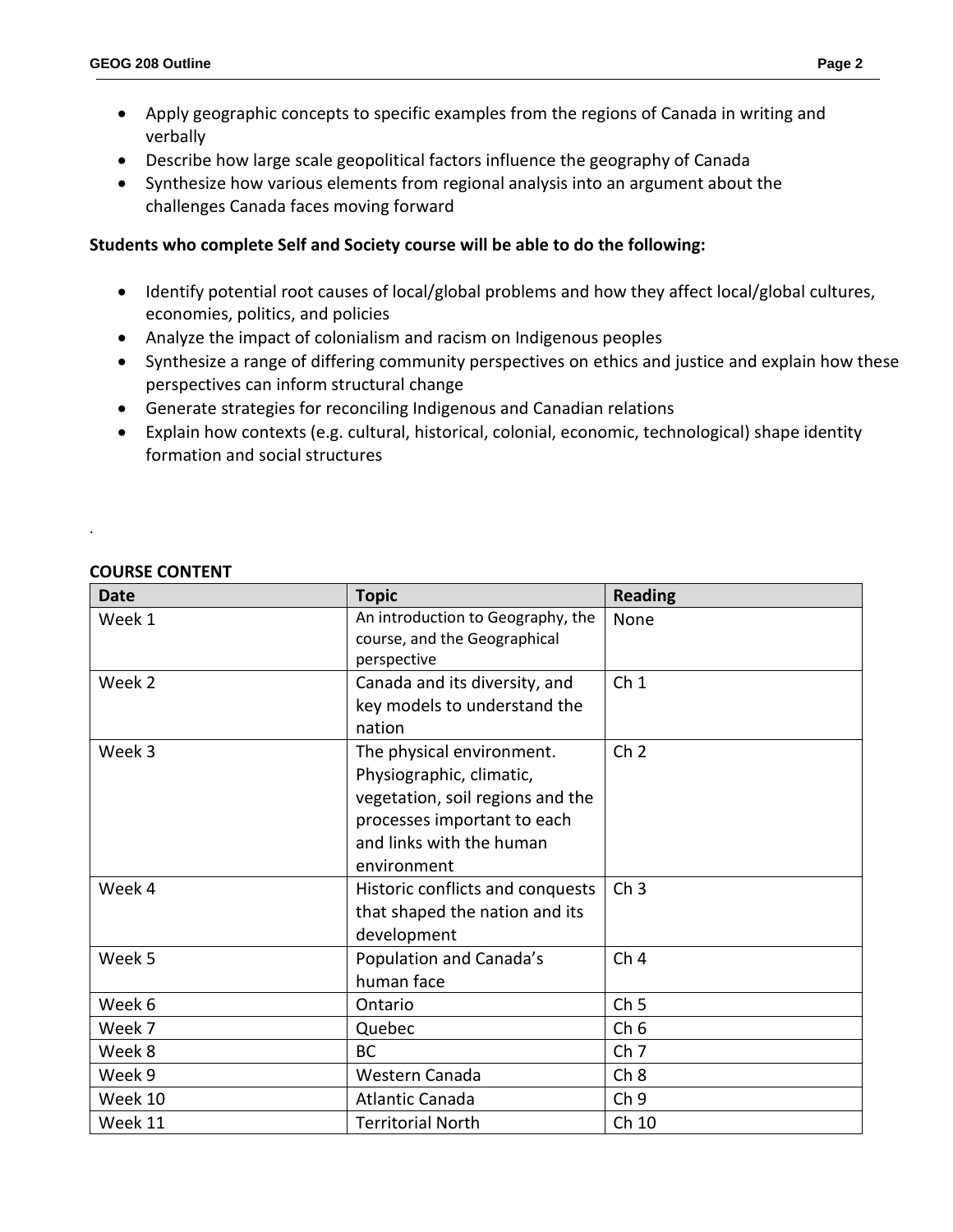| Week 12         | Canada and its regions in the | Ch 11 |
|-----------------|-------------------------------|-------|
|                 | global context                |       |
| Week 13         | Summary                       | None  |
| Weeks 14 and 15 | Final Exam Period             |       |

#### **EVALUATION PROFILE**

| Tests                      | $25\%$ |
|----------------------------|--------|
| <b>Writing Assignments</b> | $25\%$ |
| In-class Assignments       | $25\%$ |
| Term Project               | 25 %   |
| Total                      | 100%   |

#### **GRADING PROFILE**

|               |                             | $A+ = 90-100$ $B+ = 77-79$ $C+ = 67-69$ $D = 50-59$ |  |
|---------------|-----------------------------|-----------------------------------------------------|--|
|               |                             | $= 85-89$  B = 73-76  C = 63-66  F = 0-49           |  |
| $A - = 80-84$ | $ B- = 70-72$ $ C- = 60-62$ |                                                     |  |

#### **Incomplete Grades**

Grades of Incomplete "I" are assigned only in exceptional circumstances when a student requests extra time to complete their coursework. Such agreements are made only at the request of the student, who is responsible to determine from the instructor the outstanding requirements of the course.

#### **Late Assignments**

Assignments are due at the beginning of the class on the due date listed. Late assignments will not be accepted.

#### **Missed Exams/Quizzes**

Make-up exams, quizzes and/or tests are given at the discretion of the instructor. They are generally given only in medical emergencies or severe personal crises. Some missed activities may not be able to be accommodated. Please consult with your instructor.

#### **Attendance**

Students are expected to attend all classes and associated activities and are responsible for all materials and activities during the class. Except in the circumstances noted above missed activities will not be accepted.

# **English Usage**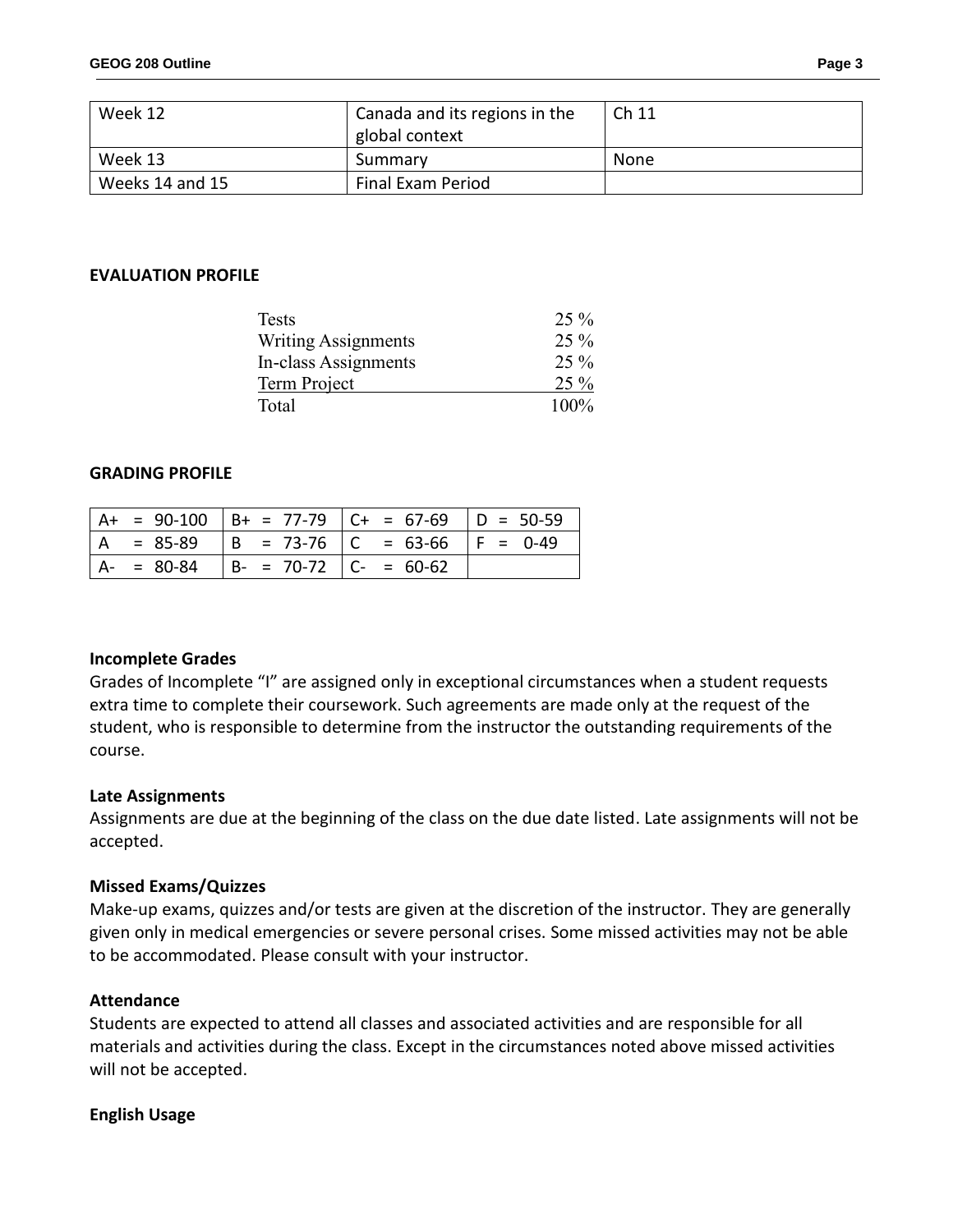Students are expected to proofread all written work for any grammatical, spelling and stylistic errors. Instructors may deduct marks for incorrect grammar and spelling in written assignments.

### **Electronic Devices**

Students are encouraged to use electronic devices to take notes or look up information relative to the material being covered as long as the use of those devices does not distract others in the class. Students may not use electronic devices during quizzes or tests unless permitted by the instructor.

### **On-line Communication**

Outside of the classroom, instructors will (if necessary) communicate with students using either their official Capilano University email or Moodle; please check both regularly. Official communication between Capilano University and students is delivered to students' Capilano University email addresses only.

### **UNIVERSITY OPERATIONAL DETAILS**

# **Tools for Success**

Many services are available to support student success for Capilano University students. A central navigation point for all services can be found at:<http://www.capilanou.ca/services/>

### **Capilano University Security: download the [CapU Mobile Safety App](https://www.capilanou.ca/services/safety-security/CapU-Mobile-Safety-App/)**

#### **Policy Statement (S2009-06)**

Capilano University has policies on Academic Appeals (including appeal of final grade), Student Conduct, Academic Integrity, Academic Probation and other educational issues. These and other policies are available on the University website.

# **Academic Integrity (S2017-05)**

Any instance of academic dishonesty or breach of the standards of academic integrity is serious and students will be held accountable for their actions, whether acting alone or in a group. See policy S2017-05 for more information: <http://www.capilanou.ca/about/governance/policies/Policies/>

Violations of academic integrity, including dishonesty in assignments, examinations, or other academic performances, are prohibited and will be handled in accordance with the Student Academic Integrity Procedures.

**Academic dishonesty** is any act that breaches one or more of the principles of academic integrity. Acts of academic dishonesty may include but are not limited to the following types:

**Cheating**: Using or providing unauthorized aids, assistance or materials while preparing or completing assessments, or when completing practical work (in clinical, practicum, or lab settings), including but not limited to the following:

- Copying or attempting to copy the work of another during an assessment;
- Communicating work to another student during an examination;
- Using unauthorized aids, notes, or electronic devices or means during an examination;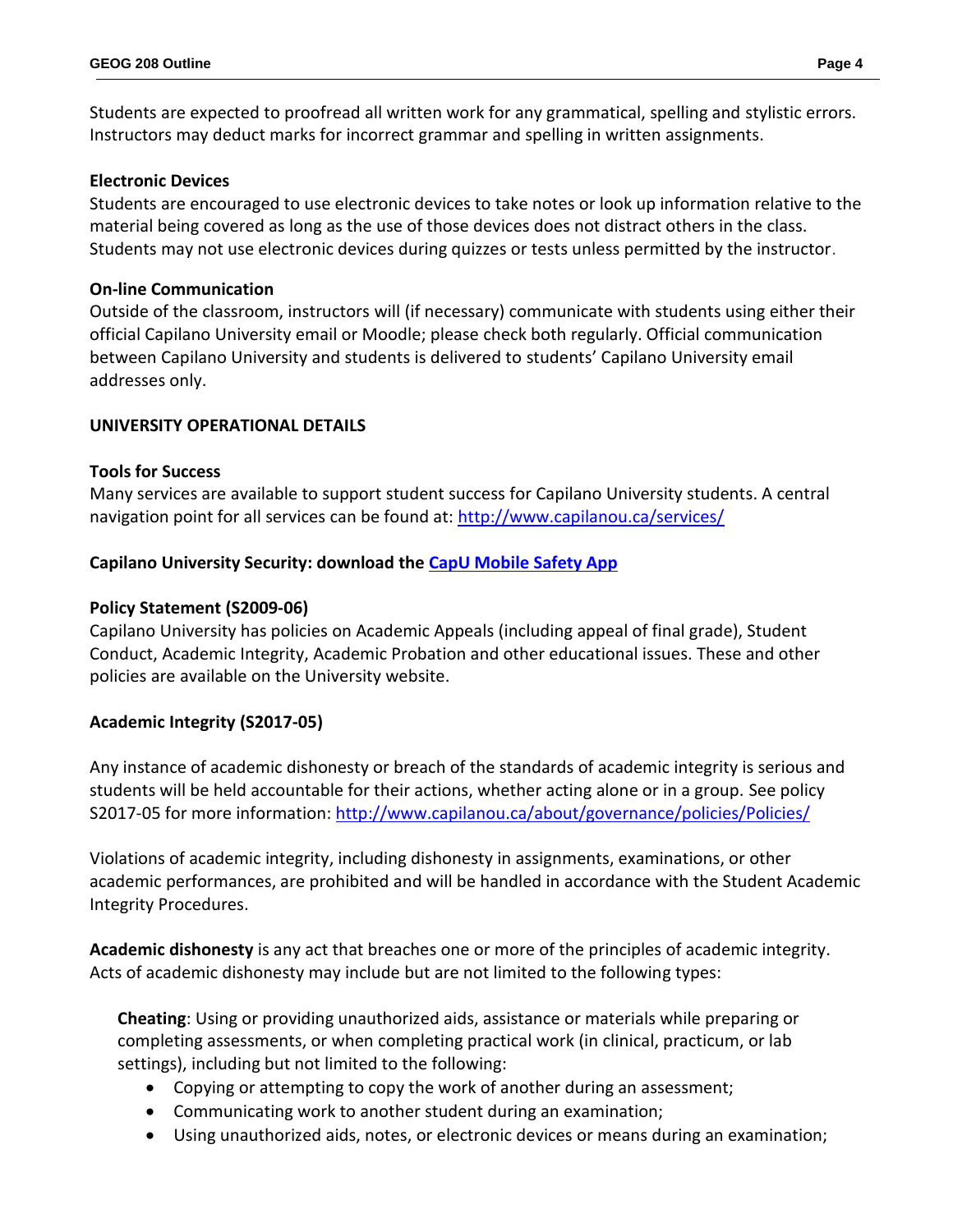- Unauthorized possession of an assessment or answer key; and/or,
- Submitting of a substantially similar assessment by two or more students, except in the case where such submission is specifically authorized by the instructor.

**Fraud**: Creation or use of falsified documents.

**Misuse or misrepresentation of sources**: Presenting source material in such a way as to distort its original purpose or implication(s); misattributing words, ideas, etc. to someone other than the original source; misrepresenting or manipulating research findings or data; and/or suppressing aspects of findings or data in order to present conclusions in a light other than the research, taken as a whole, would support.

**Plagiarism**: Presenting or submitting, as one's own work, the research, words, ideas, artistic imagery, arguments, calculations, illustrations, or diagrams of another person or persons without explicit or accurate citation or credit.

**Self-Plagiarism**: Submitting one's own work for credit in more than one course without the permission of the instructors, or re-submitting work, in whole or in part, for which credit has already been granted without permission of the instructors.

**Prohibited Conduct**: The following are examples of other conduct specifically prohibited:

- Taking unauthorized possession of the work of another student (for example, intercepting and removing such work from a photocopier or printer, or collecting the graded work of another student from a stack of papers);
- Falsifying one's own and/or other students' attendance in a course;
- Impersonating or allowing the impersonation of an individual;
- Modifying a graded assessment then submitting it for re-grading; or,
- Assisting or attempting to assist another person to commit any breach of academic integrity.

# **Sexual Violence and Misconduct**

All Members of the University Community have the right to work, teach and study in an environment that is free from all forms of sexual violence and misconduct. Policy B401 defines sexual assault as follows:

Sexual assault is any form of sexual contact that occurs without ongoing and freely given consent, including the threat of sexual contact without consent. Sexual assault can be committed by a stranger, someone known to the survivor or an intimate partner.

Safety and security at the University are a priority and any form of sexual violence and misconduct will not be tolerated or condoned. The University expects all Students and Members of the University Community to abide by all laws and University policies, including [B.401 Sexual Violence and](https://www.capilanou.ca/SVM/)  [Misconduct Policy and B.401.1 Sexual Violence and Misconduct Procedure.](https://www.capilanou.ca/SVM/)